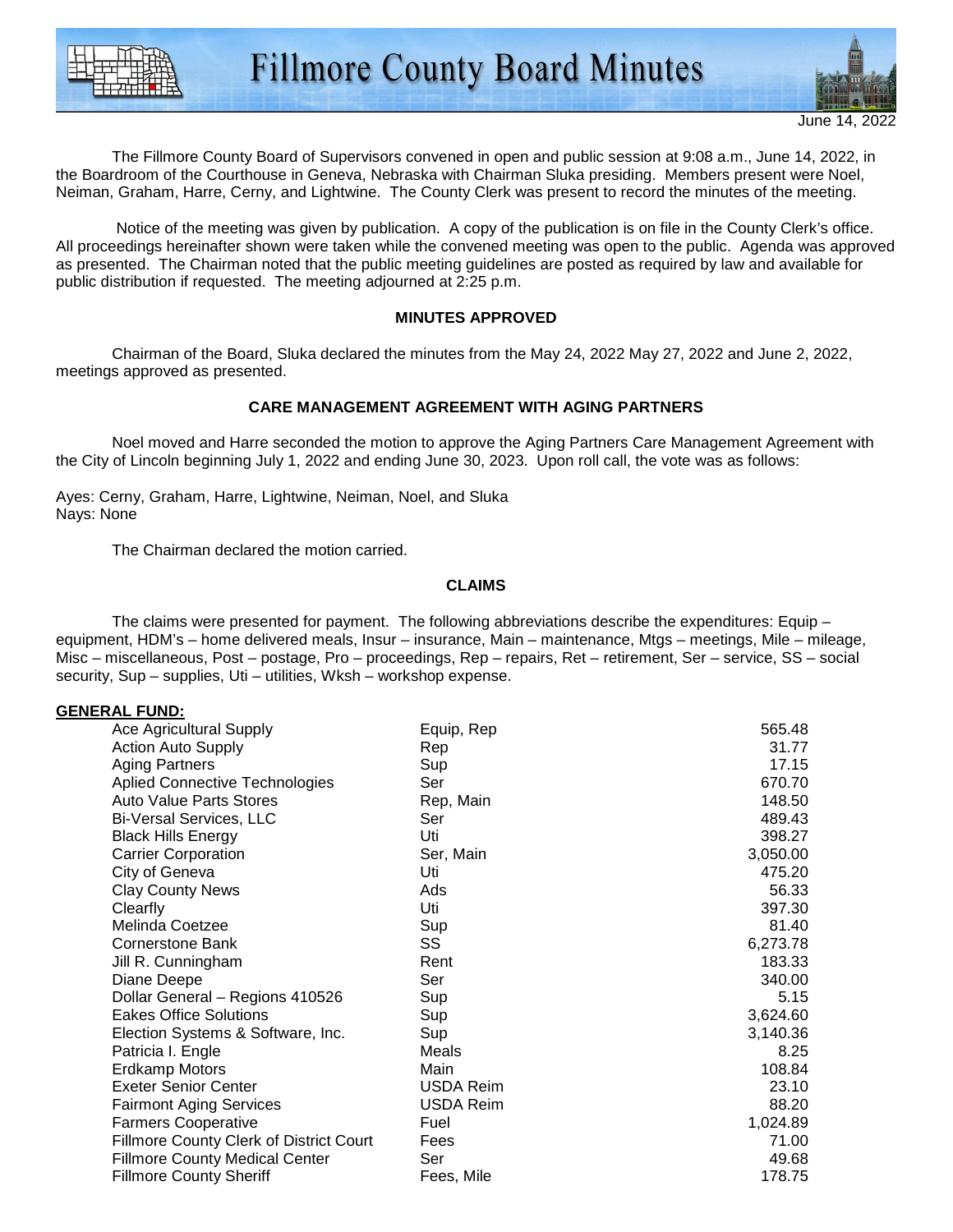

# Fillmore County Board Minutes



June 14, 2022

| <b>Fillmore County Treasurer</b>                                 | Transfer                               | 215,000.00       |
|------------------------------------------------------------------|----------------------------------------|------------------|
| <b>First Concord Benefits Group</b>                              | Insur, Ser                             | 2,366.53         |
| First Wireless, Inc.                                             | Equip, Ser                             | 16,368.72        |
| <b>Geneva Building Supply</b>                                    | Sup                                    | 20.25            |
| Geneva Senior Center Foundation                                  | USDA reim                              | 450.80           |
| Geneva Tire and Auto, Inc.                                       | Rep                                    | 29.50            |
| <b>Glenwood Telecommunications</b>                               | Uti                                    | 369.70           |
| The Hebron Journal - Register                                    | Ads                                    | 371.25           |
| Dawn M. Henry                                                    | Rent                                   | 183.34           |
| Kimberly J. Hirth                                                | Rent                                   | 183.33           |
| The Home Depot Pro                                               | Sup                                    | 791.07           |
| Hometown Leasing                                                 | Ser                                    | 1,523.95         |
| Justice Data Solutions, Inc.                                     | Main                                   | 2,800.00         |
| Kalkwarf & Smith Law Offices, LLC                                | Ser, Post, Uti, Sup                    | 3,168.03         |
| Jerry Knoche                                                     | Mile                                   | 26.91            |
| Kopchos Sanitation, Inc.                                         | Uti                                    | 148.75           |
| Stephen J. Kraviec                                               | Ser, Post                              | 1,780.04         |
| <b>Lancaster County Sheriff</b>                                  | Fees                                   | 20.46            |
| M & D Verhage and Sons, Inc.                                     | Ser, Rep                               | 1,020.00         |
| Madison National Life Insurance Co.                              | Insur                                  | 148.99           |
| <b>Midwest Connect</b>                                           | Maint                                  | 500.00           |
| MIPS, Inc.                                                       | Equip, Ser                             | 6,395.14         |
| Murray Law, PC, LLO                                              | Ser                                    | 3,277.50         |
| Nebraska Assoc. Of County Extension Brd                          | Dues                                   | 100.00           |
| Nebraska Assoc. of County Officials                              | Wksh                                   | 570.00           |
| Nebraska Public Power District                                   | Uti                                    | 1,715.99         |
| The Nebraska Signal                                              | Ads, Pro                               | 1,242.13         |
| Darren Pfeifer                                                   | Misc                                   | 19.29            |
|                                                                  |                                        |                  |
| Postmaster                                                       | Post, Rent                             | 1,480.00         |
| PurFoods, LLC                                                    | Meals<br>Post                          | 404.58           |
| Quadient Finance USD, Inc.                                       |                                        | 700.00<br>856.00 |
| Region V Systems<br><b>Retirement Plans Division of Ameritas</b> | <b>EPC</b> billing                     |                  |
|                                                                  | Ret                                    | 5,955.51         |
| Timothy P. Rohrig, Ph.D, F-ABFT                                  | Ser                                    | 400.00           |
| S & S Worldwide, Inc.                                            | Sup                                    | 27.99            |
| <b>Saline County Clerk</b>                                       | Sup                                    | 240.24           |
| State of Nebraska - DAS Central Finance                          | Ser                                    | 448.00           |
| State of Nebraska - DAS State Accounting                         | Ser                                    | 65.88            |
| State of Nebraska Health & Human Serv                            | May patient care                       | 186.00           |
| Sullivan Shoemaker, PC, LLO                                      | Ser                                    | 1,384.44         |
| <b>Thayer County Treasurer</b>                                   | Subscription                           | 256.92           |
| <b>TK Elevator Corporation</b>                                   | Main                                   | 308.13           |
| <b>Unifirst Corporation</b>                                      | Ser                                    | 527.50           |
| <b>United States Treasury</b>                                    | Ser                                    | 142.29           |
| University of Nebraska - Lincoln                                 | 4-H salary                             | 704.92           |
| US Bank, CPS                                                     | Sup, Post, Equip, Wksh, Lodging, Meals | 4,843.23         |
| <b>Brandy VanDeWalle</b>                                         | Uti, Meals, Mile                       | 63.72            |
| <b>Weaver Pharmacy</b>                                           | Sup                                    | 65.47            |
| Wild Buffalo Technologies & Innovations                          | Equip                                  | 1,080.09         |
| Windstream                                                       | UTi                                    | 141.01           |
| Woodwards Disposal Service, Inc.                                 | Ser                                    | 115.00           |
| <b>York County Communications Center</b>                         | Wksh                                   | 237.60           |
| Zito Media                                                       | Uti                                    | 70.32            |
| Payroll                                                          | <b>Salaries</b>                        | 89,278.02        |
| <b>ROAD/BRIDGE FUND:</b>                                         |                                        |                  |
| <b>AFC Industries</b>                                            | Sup                                    | 441.21           |
| Auto Value Parts Stores                                          | Parts, Sup, Rep                        | 639.91           |
| Paul Bauer                                                       | Ser                                    | 365.00           |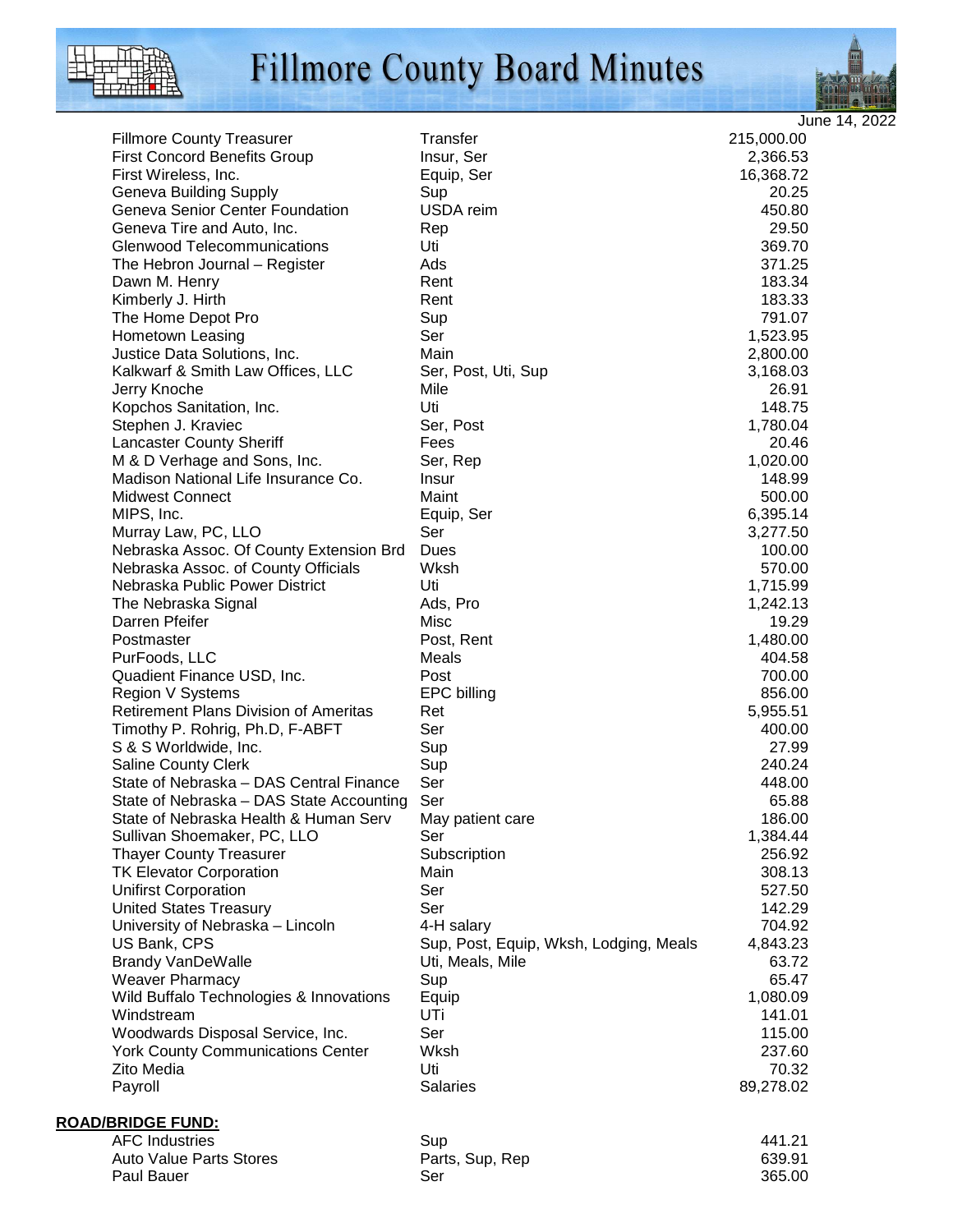# **Fillmore County Board Minutes**





June 14, 2022

| <b>Beatrice Sand and Gravel</b>                                        | Gravel             | 46,956.87  |
|------------------------------------------------------------------------|--------------------|------------|
| <b>Bi-Versal Services, LLC</b>                                         | Ser                | 882.43     |
| <b>Black Hills Energy</b>                                              | Uti                | 199.69     |
| Carquest Geneva                                                        | Parts, Main, Rep   | 519.01     |
| City of Geneva                                                         | Uti                | 64.50      |
| <b>Cornerstone Bank</b>                                                | SS                 | 2,504.43   |
| <b>Farmers Cooperative</b>                                             | Fuel               | 351.27     |
| <b>Fillmore County Treasurer</b>                                       | Misc               | 10.00      |
| Geneva Implement Co., Inc.                                             | Parts, Rep         | 265.11     |
| Geneva Tire and Auto, Inc.                                             | Rep, Tires         | 1,833.31   |
| Geneva Welding & Supply, Inc.                                          | Parts, Sup         | 456.17     |
| Glenwood Telecommunications, Inc.                                      | Uti                | 194.85     |
| Grafton Oil, Inc.                                                      | Fuel               | 3,929.80   |
| Hometown Leasing                                                       | Ser                | 151.70     |
| Hwy 41 Express Stop                                                    | Fuel               | 425.15     |
| Kopchos Sanitation, Inc.                                               | Uti                | 55.00      |
| Lichti Oil                                                             | Fuel               | 21,891.94  |
| Mid-Nebraska Aggregate, Inc.                                           | Gravel             | 9,389.87   |
| MIPS, Inc.                                                             | Ser                | 142.92     |
| <b>Newman Traffic Signs</b>                                            | Sup, Equip         | 189.30     |
| <b>Nichols Construction</b>                                            | Gravel             | 38,862.28  |
|                                                                        |                    | 4,288.17   |
| NMC Exchange, LLC                                                      | Parts, Ser, Rep    |            |
| <b>Perennial Public Power District</b>                                 | Uti                | 60.83      |
| Postmaster                                                             | Rent               | 160.00     |
| Power Plan                                                             | Rep                | 1,016.04   |
| <b>RDO Truck Centers</b>                                               | Rep                | 51.84      |
| <b>Retirement Plans Division of Ameritas</b>                           | Ret                | 2,216.96   |
| Donna Saltzman                                                         | Ser                | 90.00      |
| <b>Sargent Drilling</b>                                                | Sup                | 380.00     |
| US Bank CPS                                                            | Post, Ser, Equip   | 420.10     |
| VanKirk Bros Contracting                                               | <b>Box Culvert</b> | 120,604.88 |
| Verizon Connect NWF, Inc.                                              | Uti                | 38.65      |
| Village of Exeter                                                      | Uti                | 22.25      |
| Village of Fairmont                                                    | Uti                | 20.48      |
| Village of Grafton                                                     | Uti                | 42.50      |
| Village of Shickley                                                    | Uti                | 73.42      |
| Windstream                                                             | Uti                | 171.96     |
| Yant Equipment, Inc.                                                   | Rep                | 411.54     |
| Payroll                                                                | <b>Salaries</b>    | 33,412.16  |
|                                                                        |                    |            |
| <b>REGISTER OF DEEDS PRESERVATION FUND:</b>                            |                    |            |
| MIPS, Inc.                                                             | Equip, Ser         | 1,612.89   |
|                                                                        |                    |            |
| <b>INHERITANCE TAX FUND:</b><br><b>Geneva Senior Center Foundation</b> | Equip              | 8,824.11   |
|                                                                        |                    | 3,950.00   |
| Geneva Welding & Supply, Inc.<br>911 Custom                            | Equip              |            |
|                                                                        | Equip, Rep         | 2,030.22   |
| Security Equipment, Inc.                                               | Equip, Ser, Sup    | 14,976.00  |
| Woods Aitken, LLP                                                      | Ser                | 8,290.01   |
| 911 EMERGENCY MANAGEMENT FUND:                                         |                    |            |
| First Wireless, Inc.                                                   | Rep                | 586.70     |
| <b>Glenwood Telecommunications</b>                                     | Uti                | 64.95      |
| National Emergency Number Assoc.                                       | Wksh               | 598.00     |
| Nebraska Public Power District                                         | Uti                | 180.97     |
| Windstream                                                             | Uti                | 1,966.90   |
|                                                                        |                    |            |
| AG SOCIETY BUILDING BOND FUND:                                         |                    |            |

Union Bank & Trust Company **Principal & Interest** 68,500.00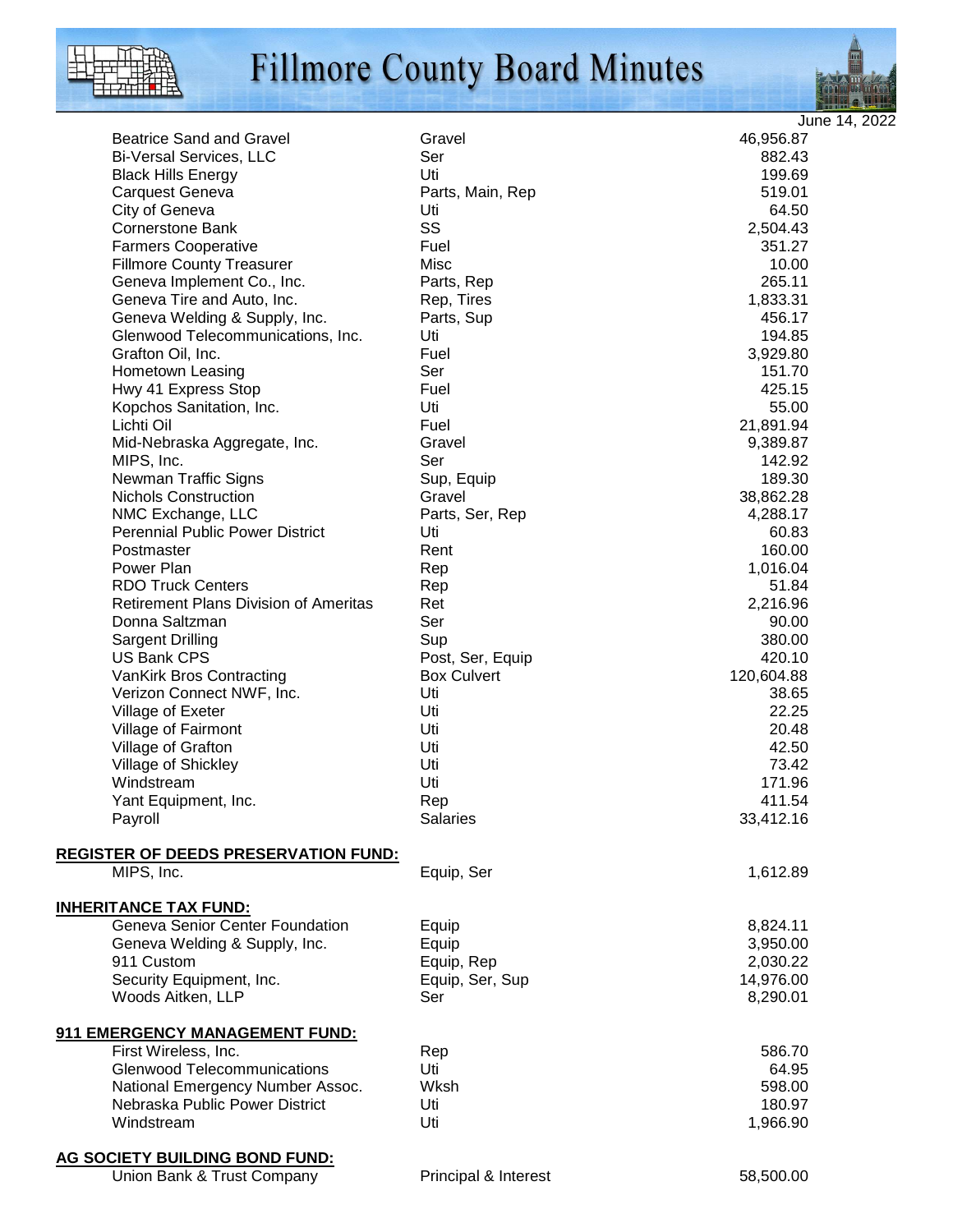



June 14.

# **HOSPITAL OPERATING FUND:**

Fillmore County Hospital **May taxes** May taxes **10,122.15** 

#### **CLAIMS APPROVED**

Lightwine moved and Cerny seconded the motion to approve the claims presented, including past employee payouts. Upon roll call, the vote was as follows:

Ayes: Cerny, Graham, Harre, Lightwine, Neiman, Noel, and Sluka Nays: None

The Chairman declared the motion carried.

# **FEE REPORTS MAY 2022**

Lightwine moved and Graham seconded the motion to approve the fee reports as presented for May 2022:

#### **County Clerk \$6,419.57** (State \$1,958.31 & County \$4,461.26) **Clerk of the District Court \$1,798.33 County Sheriff \$1,268.65**

Upon roll call, the vote was as follows:

Ayes: Cerny, Graham, Harre, Lightwine, Neiman, Noel, and Sluka Nays: None

The Chairman declared the motion carried.

#### **NIRMA INSURANCE FOR 2022/2023**

 After discussion, Neiman moved and Lightwine seconded the motion to increase the liability coverage per occurrence to \$8,000,000 and continue with same deductibles for the NIRMA Insurance for fiscal year 2022/2023 as previous year. Upon roll call, the vote was as follows:

Ayes: Cerny, Graham, Harre, Lightwine, Neiman, Noel, and Sluka Nays: None

The Chairman declared the motion carried.

#### **GENEVA TOWNSHIP CLAIM**

 Cerny moved and Noel seconded the motion to approve the claim from Fillmore County Road Department in the amount of \$5,500.00 for Geneva Township and to direct the County Treasurer to pay the bill as presented. Upon roll call, the vote was as follows:

Ayes: Cerny, Graham, Lightwine, Neiman, Noel, and Sluka Nays: None Absent: Harre

The Chairman declared the motion carried.

# **OCCUPY COUNTY RIGHT-OF-WAY PERMITS**

Neiman moved and Noel seconded the motion to approve the following occupy county right-of-way permits as presented by the Highway Superintendent:

 Glenwood Telecommunications, Inc. – bury fiber optic cable along Road 6 between Hwy 74 and W Murray Street in Shickley, Between Section 11 and 12, Bryant Township. The owner will cooperate fully with the officials of Fillmore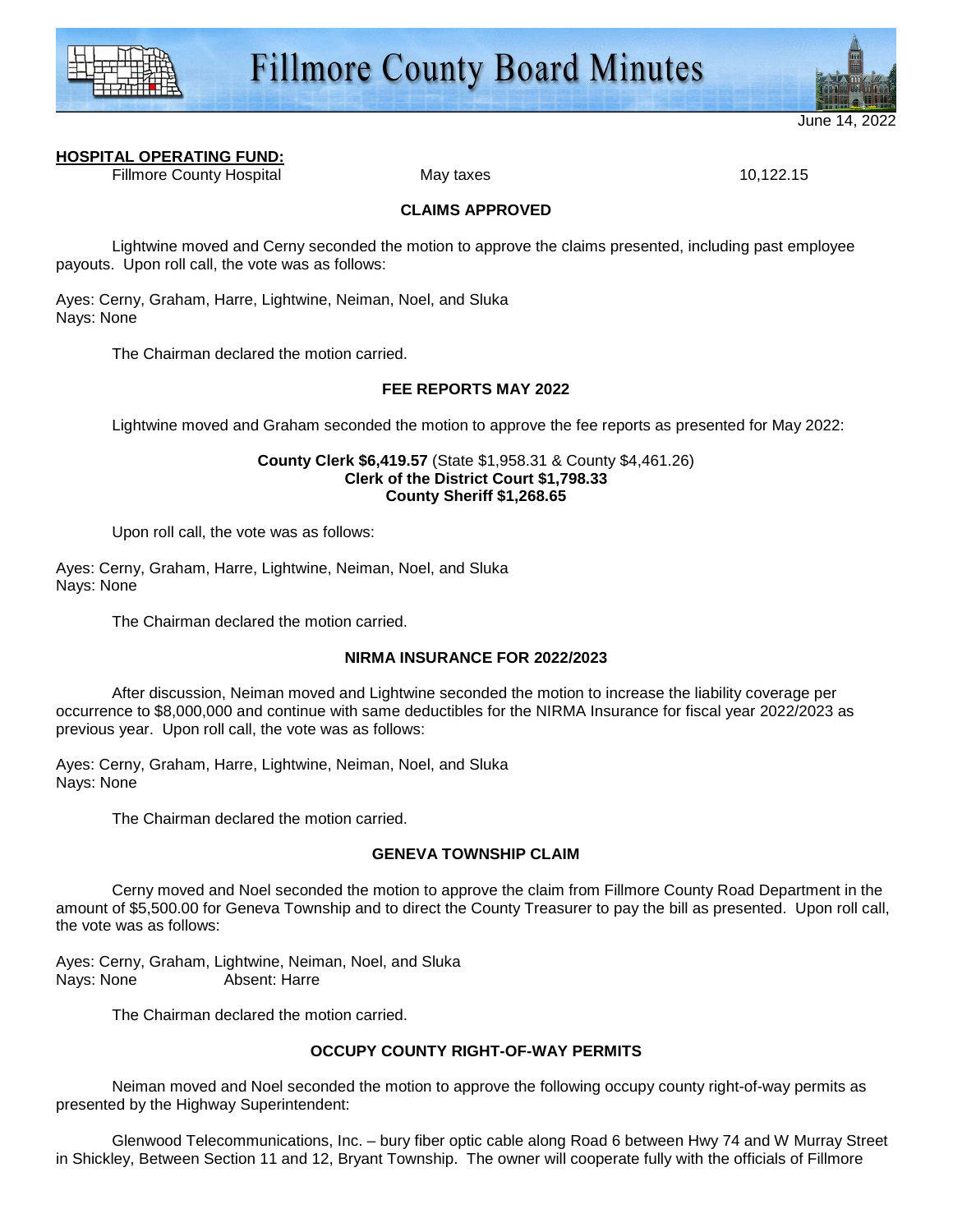



June 14

County and keep them fully and immediately informed of all construction or maintenance work required in the county rightof-way.

Upon roll call, the vote was as follows:

Ayes: Cerny, Graham, Harre, Lightwine, Neiman, Noel, and Sluka Nays: None

The Chairman declared the motion carried.

# **SURPLUS MOTOR GRADER BATTERIES**

 After discussion, Lightwine moved and Graham seconded the motion to declare ten (10) motor grader batteries as surplus and return to Geneva Carquest with applied credit. Upon roll call, the vote was as follows:

Ayes: Cerny Graham, Harre, Lightwine, Neiman, Noel, and Sluka Nays: None

The Chairman declare the motion carried.

# **SALES AGREEMENT FOR 2019 SKID LOADER**

 After discussion, Lightwine moved and Neiman seconded the motion to approve the purchase of the 2019 Skid Steer off of lease from NMC for \$49,999.00 (Hwy Superintendent was not able to receive any comparable bids from other vendors). Upon roll call, the vote was as follows;

Ayes: Cerny, Graham, Harre, Lightwine, Neiman, Noel, and Sluka Nays: None

The Chairman declared the motion carried.

# **DISCUSSION REGARDING NEW/USED PICKUP**

 After discussion, Graham moved and Lightwine seconded the motion to authorize the County Board Chairman and the Highway Superintendent to purchase a new/used pickup with comparable quotes from several vendors authorizing spending up to \$49,999.00. Upon roll call, the vote was as follows:

Ayes: Cerny, Graham, Harre, Lightwine, Neiman, Noel, and Sluka Nays: None

The Chairman declared the motion carried.

# **OTHER ROAD DEPARTMENT DISCUSSION**

 Pat Halbur, Highway Superintendent informed the Board that the budgeted items motor grader and overhead doors will not be delivered for the 2021/2022 budget year. Will continue to research items for road work on Road 2, between Road P and Road Q. Electrical work at the Road Dept. to connect more items to the generator was discussed. A few board members will meet Doug with 34 Electric after meeting to discuss his quote for completing this electrical work.

# **ANNUAL REPORT AND BUDGET REQUEST FROM USDA WILDLIFE SERVICES**

Joni Abbott and Nicole Swartz SDA/APHIS Wildlife Services presented the annual report and budget request of \$11,924.03 for fiscal year 2022/2023.

# **CONTRACT FOR USDA WILDLIFE SERVICES**

 After discussion, Graham moved and Noel seconded the motion to approve the USDA Wildlife Services contract beginning July 1, 2022 and ending June 30, 2023 in the amount of \$11,924.03. Upon roll call, the vote was as follows: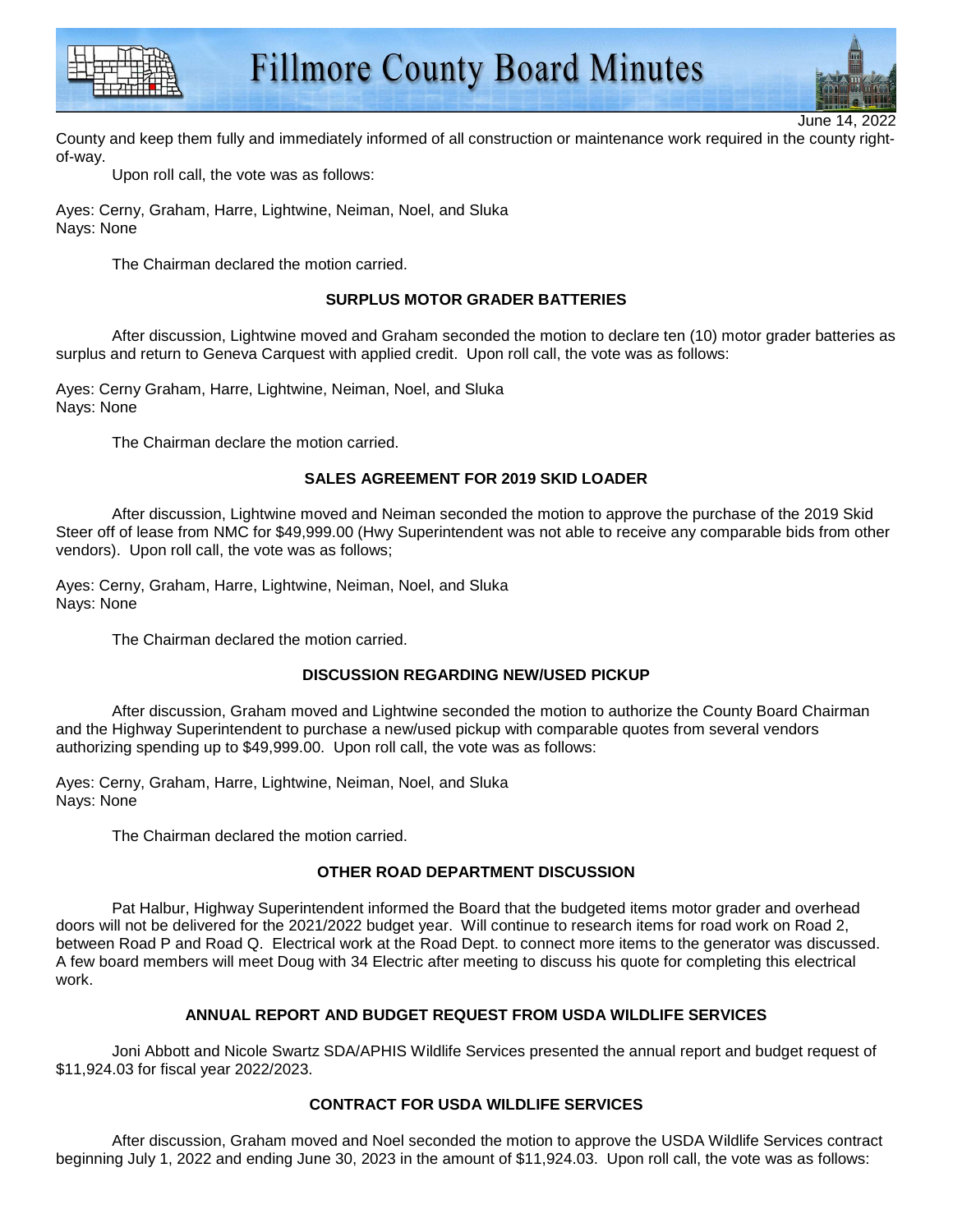



Ayes: Cerny, Graham, Harre, Lightwine, Neiman, Noel, and Sluka Nays: None

The Chairman declared the motion carried.

# **ADDING AND REPLACING CAMERAS AND ADDING AN ACCESS DOOR**

 County Clerk, Amy Nelson informed the Board regarding adding, replacing cameras, and adding an access door with current vendor SEi Security.

After discussion, Neiman moved and Lightwine seconded the motion to approve adding two cameras on the  $2^{nd}$ floor of courthouse, adding an access door and replacing four (4) cameras at the East Office Building. Upon the roll call, the vote was as follows:

Ayes: Cerny, Graham, Harre, Lightwine, Neiman, Noel, and Sluka Nays: None

The Chairman declared the motion carried.

# **DISCUSSION WITH COUNTY ATTORNEY REGARDING CORONER DUTIES**

 County Attorney, Jill Cunningham informed the Board of changes to duties regarding coroner duties and issuing the cause of death on a death certificate. After discussion, the Board requested more information at the next meeting. Chief Deputy McFarland, Sargent Howland and deputy Roemmich were present for discussion.

# **MEMORANDUM OF UNDERSTANDING**

 After discussion, Neiman moved and Noel seconded the motion to approve the memorandum of understanding with Glenwood Telecommunications to apply for a new Public Service grant with the County paying 25% (max \$250,000.00) with 25% / 75% matching grant with county paying no more than \$250,000.00 if the grant is awarded. Upon roll call, the vote was as follows:

Ayes: Cerny, Graham, Harre, Lightwine, Neiman, and Noel Nays: Sluka

The Chairman declared the motion carried.

# **HOPE CRISIS CENTER**

 Carmen Hinman, Executive Director and Kylee Troutman, Victim Advocates of Hope Crisis Center gave an annual report and budget request of \$7,272.00 for fiscal year 2022/2023.

# **COMPPREHENSIVE PLAN UPDATE**

 Keith Karl with Hanna-Keelan reviewed the bid submitted at the April 26, 2022 meeting, further discussion at the June 26, 2022 meeting.

# **INTERLOCAL AGREEMENT FOR SHARING MASS NOTIFICATION SYSTEM**

 After discussion and review, Neiman moved and Graham seconded the motion to approve the interlocal agreement for sharing the mass notification system with Jefferson, Nuckolls, Saline and Thayer counties beginning June 14, 2022 to June 13, 2023. Upon roll call, the vote was as follows:

Ayes: Cerny, Graham, Harre, Lightwine, Neiman, Noel, and Sluka Nays: None

The Chairman declared the motion carried.

# **DISCUSSION REGARDING PSAP, NEXT GEN, AND COMMUNICATIONS**